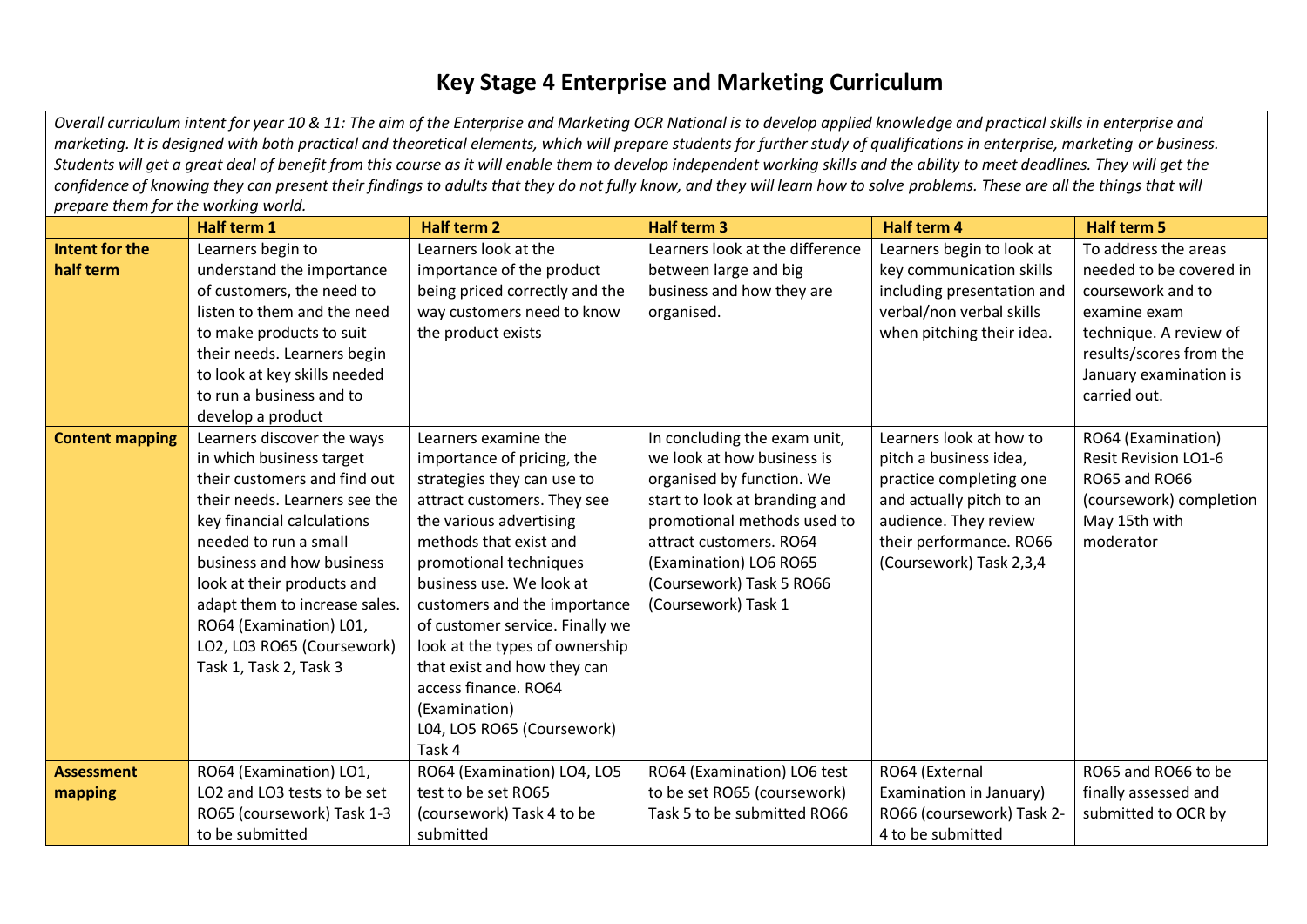|                           |                                               |                                                              | (coursework) Task 1 to be        |                                               | 15th May. Resit          |
|---------------------------|-----------------------------------------------|--------------------------------------------------------------|----------------------------------|-----------------------------------------------|--------------------------|
|                           |                                               |                                                              | submitted                        |                                               | examination end of May   |
| <b>Personal</b>           | When discussing external                      | When discussing ethics in                                    | When designing their hat and     | When pitching their ideas                     |                          |
| development               | factors affecting Product                     | advertising and recruitment -                                | reviewing their finished         | 21. Provision for the social                  |                          |
| mapping                   | Development e.g. copyright                    | 20. Interest in investigating                                | outcome 16. Use of               | development of pupils                         |                          |
|                           | 22. Acceptance of and                         | and offering reasoned views                                  | imagination and creativity in    | includes developing their                     |                          |
|                           | engagement with the                           | about moral and ethical issues                               | their learning 17. Willingness   | use of a range of social                      |                          |
|                           | fundamental British values                    | and ability to understand and                                | to reflect on their experiences  | skills in different contexts,                 |                          |
|                           | of democracy, the rule of                     | appreciate the viewpoints of                                 |                                  | for example working and                       |                          |
|                           | law, individual liberty and                   | others on these issues                                       |                                  | socialising with other                        |                          |
|                           | mutual respect and<br>tolerance of those with |                                                              |                                  | pupils 17. Willingness to<br>reflect on their |                          |
|                           | different faiths and beliefs.                 |                                                              |                                  | experiences                                   |                          |
|                           | They will develop and                         |                                                              |                                  |                                               |                          |
|                           | demonstrate skills and                        |                                                              |                                  |                                               |                          |
|                           | attitudes that will allow                     |                                                              |                                  |                                               |                          |
|                           | them to participate fully in                  |                                                              |                                  |                                               |                          |
|                           | and contribute positively to                  |                                                              |                                  |                                               |                          |
|                           | life in modern Britain.                       |                                                              |                                  |                                               |                          |
| <b>Literacy focus for</b> | Literacy - Reading:                           | Grammar and vocabulary - use                                 | Writing - Producing              | Spoken - discussion on                        | Reading - revision       |
| the half term             | summarising the key points                    | subject specific language in                                 | advertising and promotional      | pitching and how to carry                     | materials created using  |
|                           | from texts; seeking evidence                  | discussing reading, writing and                              | materials using persuasive       | out effective ones. The                       | notes from textbooks,    |
|                           | in a text to support a point                  | spoken answers. Nonsubject                                   | writing. Developing              | importance of tone and                        | student exercise books   |
|                           | of view; learning the                         | specific vocabulary/grammar:                                 | presentation pitches to          | clarity of voice is                           | and internet revision    |
|                           | meaning of key business                       | linking ideas across                                         | encompass ideas and to           | discussed.                                    | sites.                   |
|                           | terminology                                   | paragraphs using a wide range<br>of connectives such as BATH | encourage people to invest.      |                                               |                          |
|                           |                                               | (because, also, therefore,                                   |                                  |                                               |                          |
|                           |                                               | however                                                      |                                  |                                               |                          |
| <b>Numeracy links</b>     | Links to Maths and Science                    | Costs calculated using                                       | Links to finance and looking at  | Using numerical figures to                    | Review of finance        |
|                           | in reading and producing                      | formulas. Break Even                                         | the most suitable sources of     | explain their business                        | covered previously on    |
|                           | graphs and charts. Links to                   | explained using set                                          | finance. Use of cash flow        | pitch. Need to explain                        | the course. Need to      |
|                           | Maths when analysing                          | calculations and what if                                     | Pricing and profit calculated in | their calculations.                           | remember formulas,       |
|                           | changes to selling price and                  | scenarios                                                    | the coursework using             |                                               | calculate using division |
|                           | breakeven point.                              |                                                              | formulas.                        |                                               | and multiplication.      |
|                           |                                               |                                                              |                                  |                                               |                          |